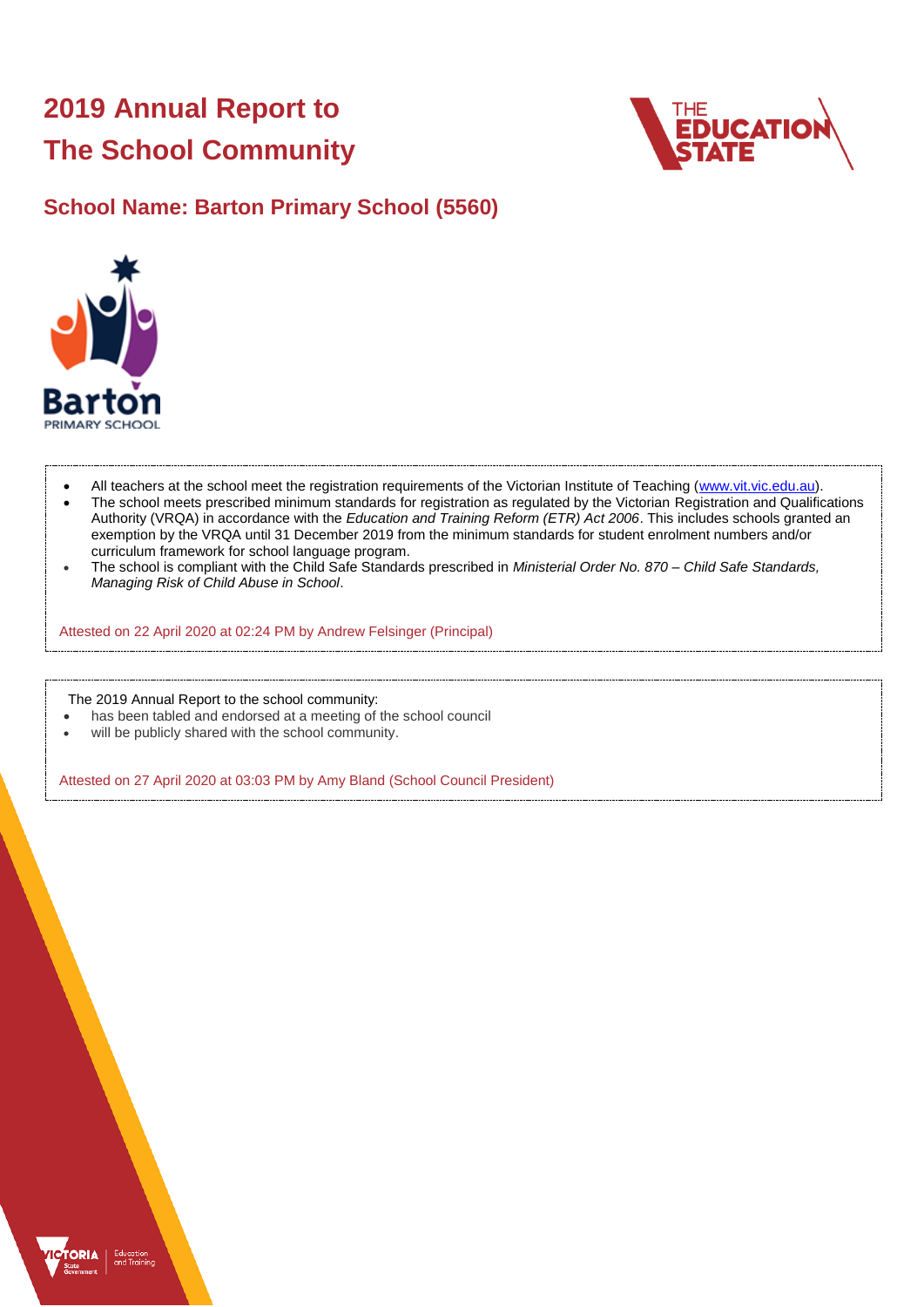# **About Our School**

### **School context**

Barton Primary School is a PPP (Public/Private Partnerships) school that opened on the first day of the 2017 school year. It is situated in the growth corridor of South East Melbourne in the City of Casey, 5km from the main street of Cranbourne.

The school entered its third year with 547 students and by the end of the year had 576 students. Our staff had an EFT of 43.32. This was broken up into 29.0 Teacher class, 2.0 Principal Class, 7.32 ES Integration, 5.0 ES Administration. Our projected growth is to be approximately 700 students in 2020 and the school is anticipated to grow to 1000+ within 3-5 years. The proportion of our student population that learnt English as an Additional Language (EAL) was 49.90%. As a school, our vision is to prepare each of our students for success in their ever changing future by providing them with the necessary skills, knowledge and general capabilities. There is high expectations for all members of our school community, as we aspire to our values of Optimism, Success, Respect and Determination.

Barton Primary School has been designed to support a contemporary pedagogical approach and to foster the development of a strong community with a focus on providing an environment that encourages students to engage with and take ownership of their learning. Twenty-first Century learning is underpinned by teaching practices, methods and spaces that are engaging and motivating. The school has well established outdoor spaces that include playgrounds, sports courts, a large oval and paved surfaces. In addition the school is situated adjacent to a regional sports complex. At Barton Primary School our spaces complement current and evolving pedagogical practices and provide a conducive environment for creative and energised learners and teachers.

Barton Primary School implements the Victorian Curriculum with the over-arching drivers in delivering the curriculum being personalising learning and ensuring all learning is purposeful. The school has employed an English Learning Specialist, Maths Learning Specialist and Digital Technologies Learning Specialist, who work alongside staff in leading school improvement in their respective areas. A continued focus on professional learning and leadership development amongst staff has ensured that there is a consistent pedagogical approach that is used across the school.

Barton Primary School follows the Victorian Curriculum. We offer a complete curriculum with the exception of Languages-Spanish. Our Spanish program was delivered by a part time Spanish teacher (0.6) with the support of class teachers who assisted with the program. We have advertised for an additional full time Spanish teacher position 6 times through the year without being able to source a suitable applicant until the 7th advertisement where we now have a total of 3 staff to deliver a comprehensive P-6 Spanish Languages program in 2020. Through the PPP arrangement, we are partners with CERES and as such have implemented an Environmental Education program. This is highly regarded and has been staffed accordingly. In addition to this, we have implemented specialist teaching areas of Physical Education, Music and Visual Arts program. These are all staffed by specialist teachers.

Students utilise a range of digital technologies to support their learning across the curriculum including a 1:1 laptop program in grades 4, 5 and 6, a 1:2 iPad program throughout the rest of the school, large touchscreen monitors in all learning hubs and robotics. Due to the high EAL component of our student enrolment we have implemented a wellresearched EAL program and employed staff to deliver it. Our SFO was 0.4756 and the SFOE: 0.3944. We also have a Before and After School Care Program as well as a School Holiday Program all managed and operated by the YMCA.

### **Framework for Improving Student Outcomes (FISO)**

In the 2019 Annual Implementation Plan, we developed a series of targets based on the dimensions of Excellence in Teaching and Learning and Professional Leadership as part of the FISO model.

These Priority Areas and initiatives are detailed in our 2019 Annual Implementation Plan (AIP). To meet each Improvement Initiative the following Key Improvement Strategies were implemented:

Build Practice Excellence

• To consolidate and maintain a consistent pedagogical approach.

• To consolidate the PLT model for sustained improvement in teacher practice and student learning. Building leadership teams

• To develop a clearly articulated, equitable and distributive leadership model that is focussed on improving student learning.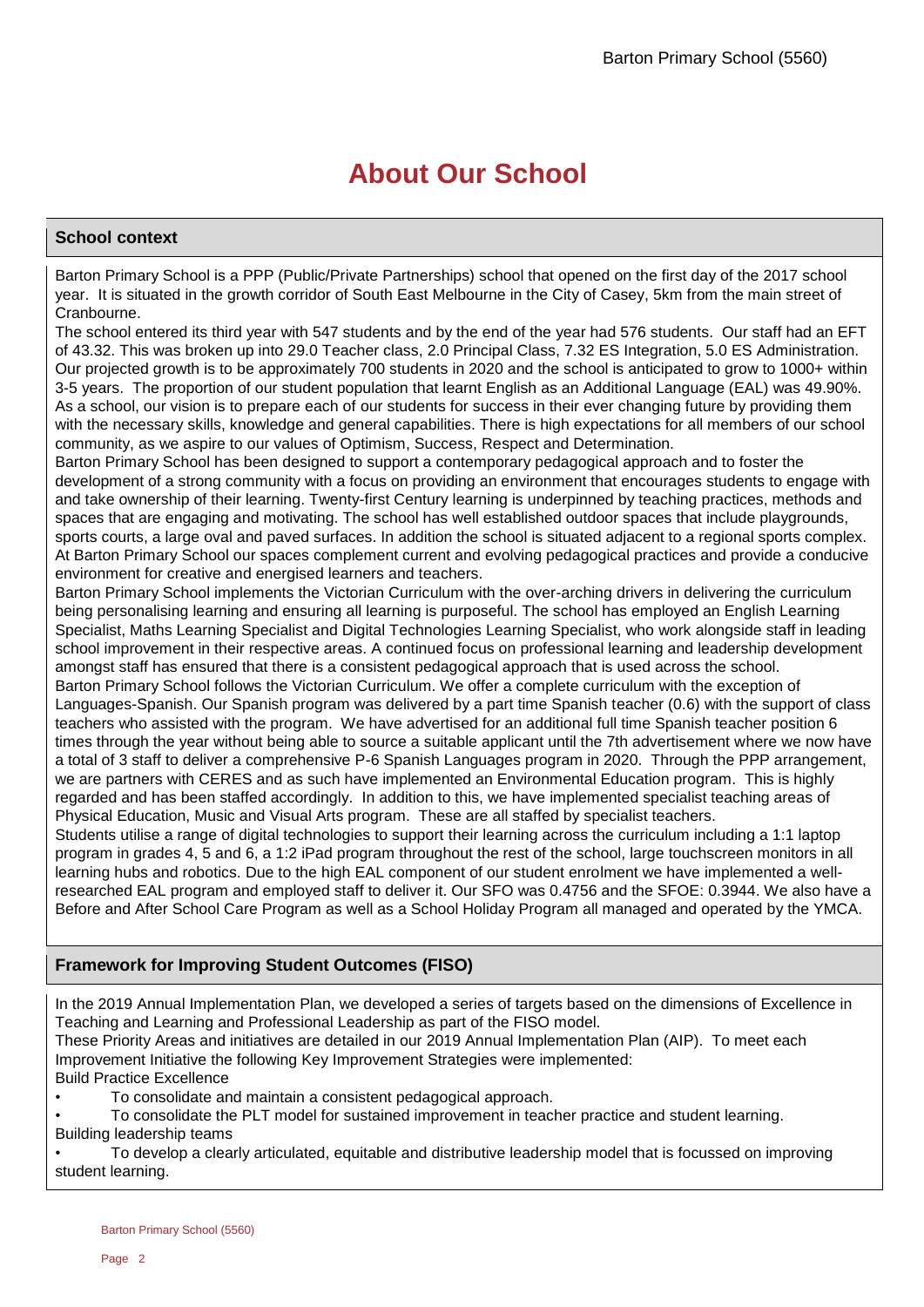In 2019 a consistent pedagogical approach has been supported through the development and implementation of a Reading continuum, a whole school approach to spelling, a Speaking and Listening continuum and common Mathematical language. The PLT model has ensured that teachers maintain a collaborative focus on planning, tracking of student learning and understanding their data for greater alignment of strategies. The school has established a new leadership team and developed a set of role statements to support the distributive model that focusses on improving student learning.

During 2019 Barton Primary School underwent a comprehensive School Review which will inform the development of the School Strategic Plan for the next four years.

### **Achievement**

A continued focus on professional learning and leadership development amongst staff has ensured that we have continued to build a consistent pedagogical approach that is used across the school. This along with a thorough and consistent assessment schedule, collaborative planning and regular moderation against the Victorian Curriculum has ensured the school has maintained like results when compared to similar schools.

The 2019 Year 3 NAPLAN data demonstrated growth in the number of students in the top two bands for all areas when comparing to the previous two years. The Year 5 NAPLAN data continued to maintain consistent numbers of students performing in the top two bands in most areas. School leadership completed a full analysis of the NAPLAN data and found areas that we will continue to work on and improve in 2020.

The focus of delivering content through explicit instruction and developing consistent planning documentation school wide will be a priority at Barton Primary School. Emphasis will be placed on ensuring our students maintain the same levels of learning growth through the middle and senior school.

### **Engagement**

We track student attendance using a third party program – Sentral. Teachers record attendance twice daily. Families are able to access this to advise of absence reasons. Letters are sent home regularly requesting explanations for unexplained absences. Overall we are slightly above the median of all Victorian Government Primary Schools. If a child's attendance falls below 80%, the family is contacted, further work is done with the family to support the student to improve attendance. In 2019 all year levels demonstrated at or above 90.9% overall attendance. Years 3 and 6 were our highest at 93.0% attendance.

At Barton PS we believe that excellence in teaching and learning augers well for improving and maintaining high attendance rates. We see teaching and learning strategies as integral in creating purposeful learning opportunities for all students. Maintaining a consistent approach to curriculum planning based on researched best practice and providing an assessment model that is real and ongoing assists in the engagement of all students. Clear Learning Intentions and Success Criteria ensure students are engaged and are being taught at their point of need, as determined by the data collected and analysed regularly through the PLTs.

### **Wellbeing**

Wellbeing of staff, students and the community is of high priority. We have provided opportunities for parent and community connections, which were demonstrated in the variety of opportunities for our community to be welcomed into the school, for example Harmony Day, Open mornings and weekly Assemblies. We also worked closely with community organisations such as Mayonne-bulluk kindergarten, local government secondary schools and the City of Casey to establish strong relationships as both the school and community grows.

Outcomes for student wellbeing at Barton Primary School compare similarly with other schools. Through the Students Attitudes to School survey, it was evident that the Sense of Connectedness factor was similar and slightly above the State median. The Attitudes to School survey also demonstrated that in regards to Management of Bullying, our students were positively satisfied with the school's approach, resulting in our school's overall response being similar to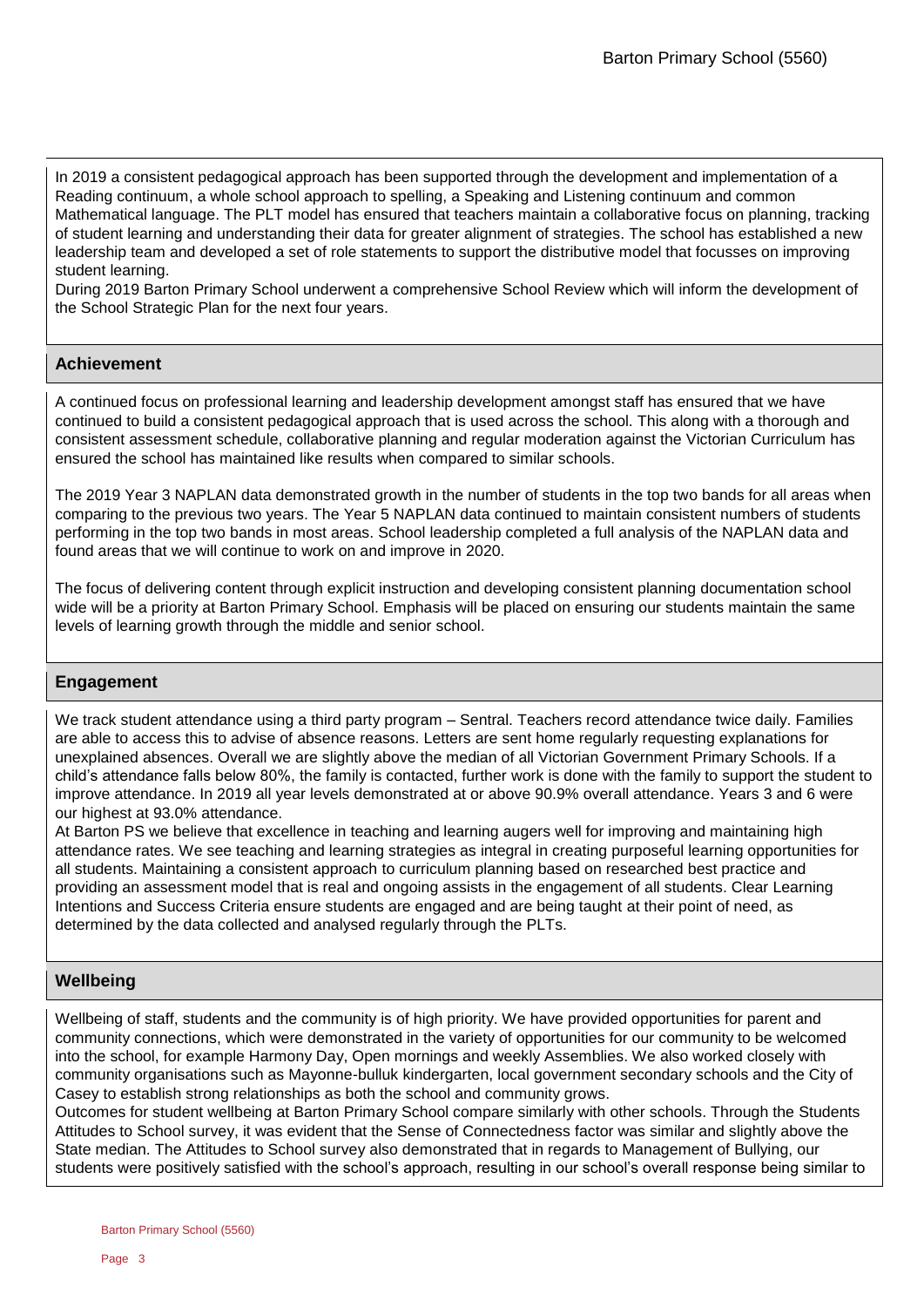the State median.

The school offers wellbeing programs such as 'Reaching for the Barton Star'. This helped to provide opportunities for students to stay connected and engaged. We are fortunate to have a staff member to oversee the student wellbeing program and protocols. This is key in ensuring the best programs and supports are in place at Barton Primary School. Positive teacher/student relationships are valued and fostered and are extremely important to us. The school has positive relationships with outside agencies to ensure students have access to required services.

### **Financial performance and position**

This was our third year as a school and we maintained a healthy financial position. We carried forward a surplus from 2018 which was committed to cover our lease payments for IT devices for future years, purchase additional resources required due to our increasing enrolment numbers and offset the increment creep for our less experienced teachers as they become more experienced.

Due to our surplus, we continued to not hold any fundraising activities with the exception of student led Social Service events for charities.

We received equity funding which was again used to support our Learning Intervention programs.

Our main focus for 2019 was ensuring our programs were adequately resourced in particular our IT and English programs.

> **For more detailed information regarding our school please visit our website at [www.bartonps.vic.edu.au](file:///C:/Users/08125000/Downloads/www.bartonps.vic.edu.au)**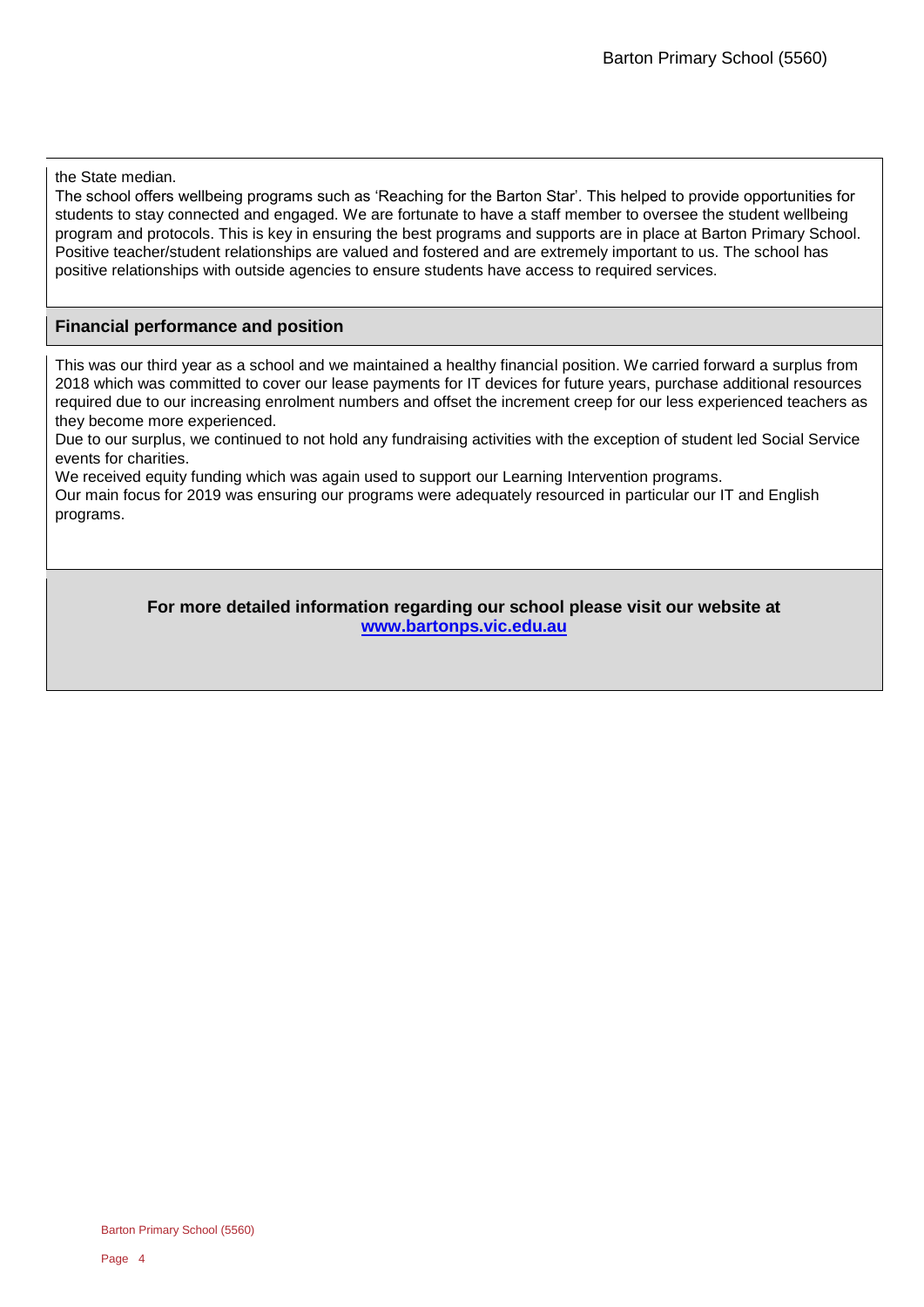

The Government School Performance Summary provides an overview of how this school is contributing to the objectives of the Education State and how it compares to other Victorian Government schools.

All schools work in partnership with their school community to improve outcomes for children and young people. Sharing this information with parents and the wider school community helps to support community engagement in student learning, a key priority of the Framework for Improving Student Outcomes.

Members of the community can contact the school for an accessible version of these data tables if required.

| Range of results for the middle 60% of Victorian Government Primary Schools:<br>Key:<br>Results for this school: Median of all Victorian Government Primary Schools:                                                                                                                                                                                                                          |                                                                                                                             |
|-----------------------------------------------------------------------------------------------------------------------------------------------------------------------------------------------------------------------------------------------------------------------------------------------------------------------------------------------------------------------------------------------|-----------------------------------------------------------------------------------------------------------------------------|
| <b>School Profile</b>                                                                                                                                                                                                                                                                                                                                                                         |                                                                                                                             |
| <b>Enrolment Profile</b><br>A total of 547 students were enrolled at this school in 2019, 279 female and 268 male.<br>students.<br><b>Overall Socio-Economic Profile</b>                                                                                                                                                                                                                      | 50 percent were EAL (English as an Additional Language) students and 0 percent ATSI (Aboriginal and Torres Strait Islander) |
| Based on the school's Student Family Occupation and<br>Education index which takes into account parents'<br>occupations and education.                                                                                                                                                                                                                                                        | mid<br>high<br>low<br>low-mid                                                                                               |
| <b>Parent Satisfaction Summary</b><br>Measures the percent endorsement by parents on their<br>school satisfaction level, as reported in the annual Parent<br>Opinion Survey. The percent endorsement indicates the<br>percent of positive responses (agree or strongly agree).<br>Data is suppressed for schools with three or less<br>respondents to the survey for confidentiality reasons. | 0<br>00                                                                                                                     |
| <b>School Staff Survey</b><br>Measures the percent endorsement by staff on School<br>Climate, as reported in the annual School Staff Survey. The<br>percent endorsement indicates the percent of positive<br>responses (agree or strongly agree).<br>Data is suppressed for schools with three or less<br>respondents to the survey for confidentiality reasons.                              | 0<br>100                                                                                                                    |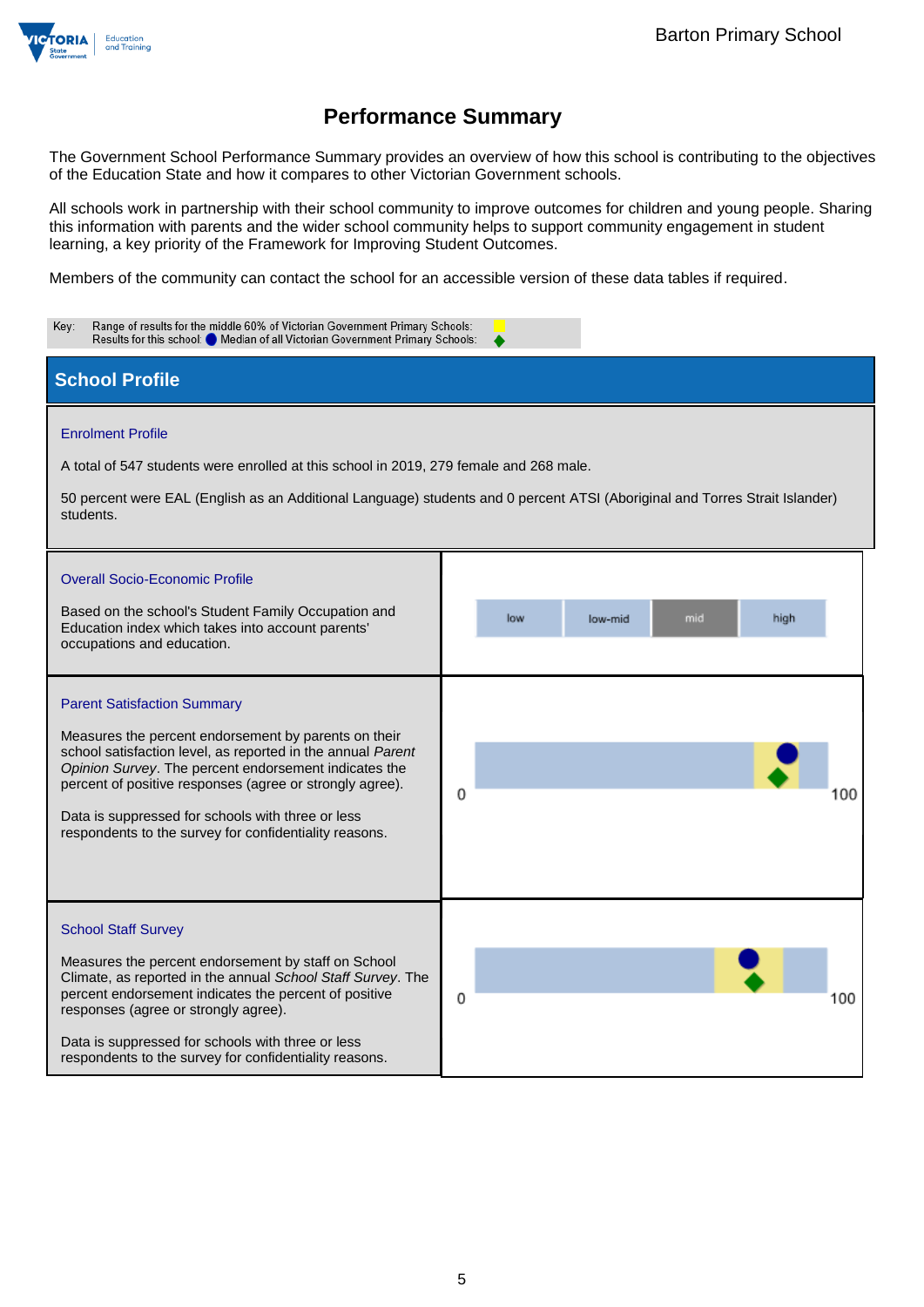

| Key:                                                                                                                                                                                                                                                                       | Range of results for the middle 60% of Victorian Government Primary Schools:<br>Results for this school: ● Median of all Victorian Government Primary Schools: ◆ | Similar School Comparison<br>Key:<br>Similar<br>Above<br>Below |
|----------------------------------------------------------------------------------------------------------------------------------------------------------------------------------------------------------------------------------------------------------------------------|------------------------------------------------------------------------------------------------------------------------------------------------------------------|----------------------------------------------------------------|
| Achievement                                                                                                                                                                                                                                                                | <b>Student Outcomes</b>                                                                                                                                          | Similar School Comparison                                      |
| Teacher Judgement of student<br>achievement<br>Percentage of students in Years Prep to 6<br>working at or above age expected<br>standards in:<br>English<br>$\bullet$<br><b>Mathematics</b><br>$\bullet$<br>For further details refer to How to read the<br>Annual Report. | Results: English<br>0<br>Results: Mathematics<br>0                                                                                                               | <b>Below</b><br>Similar                                        |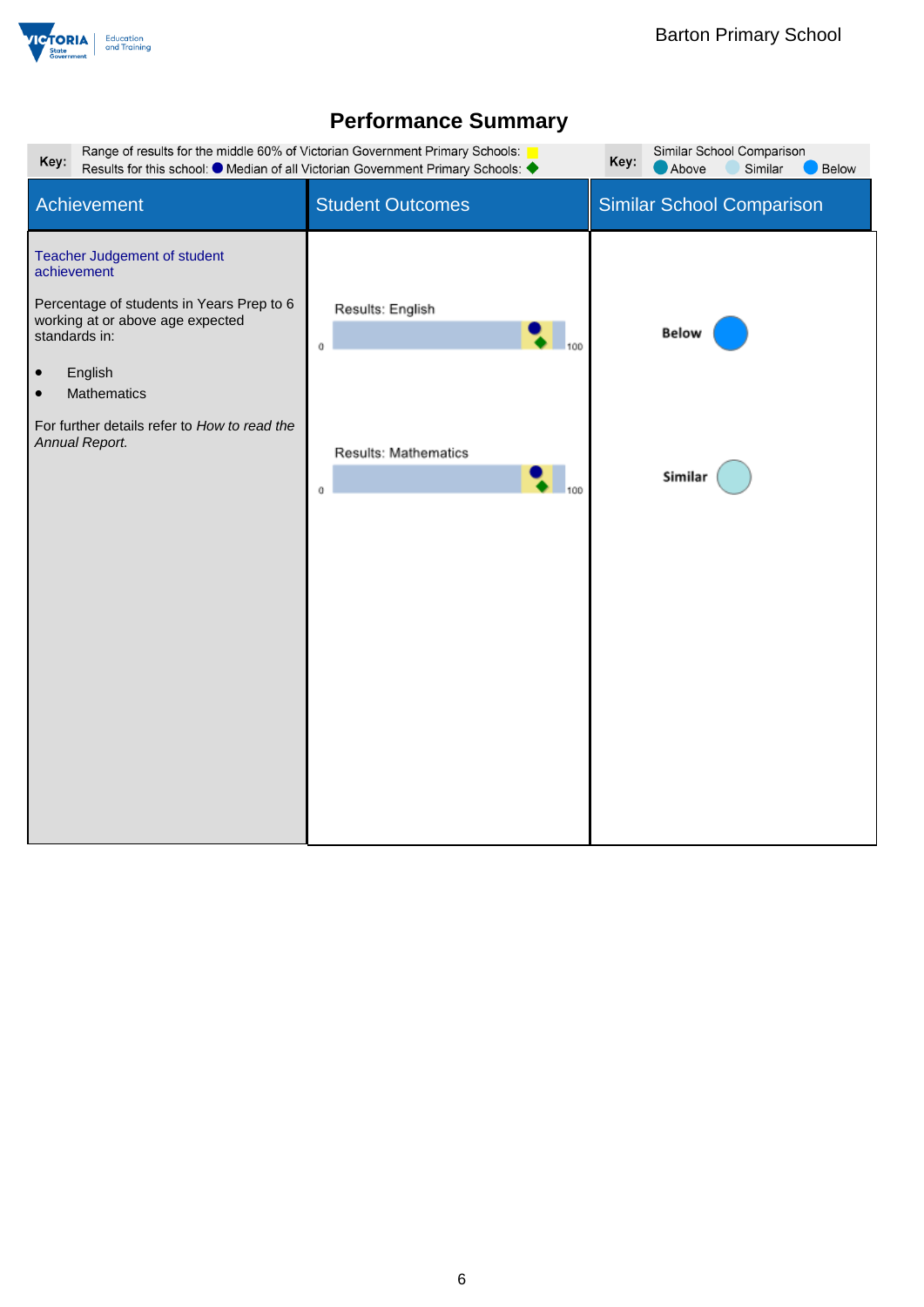

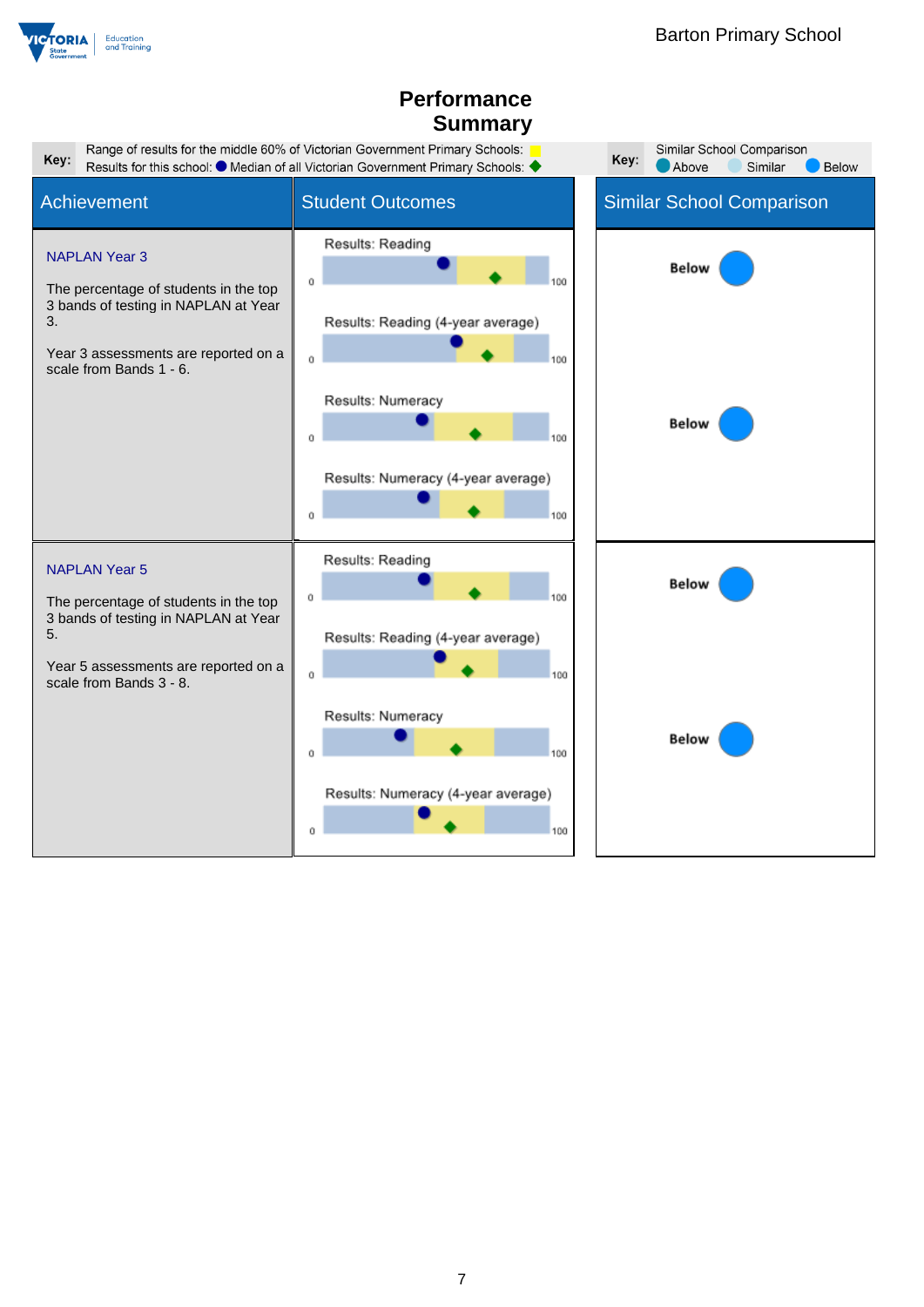

| Key: | Range of results for the middle 60% of Victorian Government Primary Schools:                                                                                                                                                                                                                                                                                                                                                                                                                                                                                                                                                    | Results for this school: ● Median of all Victorian Government Primary Schools: ◆                                                                                                                                                                                                                                             | Similar School Comparison<br>Key:<br><b>Below</b><br>Above<br>Similar                                                                                                                                                                                                                         |
|------|---------------------------------------------------------------------------------------------------------------------------------------------------------------------------------------------------------------------------------------------------------------------------------------------------------------------------------------------------------------------------------------------------------------------------------------------------------------------------------------------------------------------------------------------------------------------------------------------------------------------------------|------------------------------------------------------------------------------------------------------------------------------------------------------------------------------------------------------------------------------------------------------------------------------------------------------------------------------|-----------------------------------------------------------------------------------------------------------------------------------------------------------------------------------------------------------------------------------------------------------------------------------------------|
|      | Achievement                                                                                                                                                                                                                                                                                                                                                                                                                                                                                                                                                                                                                     | <b>Student Outcomes</b>                                                                                                                                                                                                                                                                                                      | <b>Similar School Comparison</b>                                                                                                                                                                                                                                                              |
|      | <b>NAPLAN Learning Gain</b><br>Year 3 - Year 5<br>Learning gain of students from Year 3 to<br>Year 5 in the following domains: Reading,<br>Numeracy, Writing, Spelling and<br>Grammar and Punctuation.<br>NAPLAN learning gain is determined by<br>comparing a student's current year result<br>to the results of all 'similar' Victorian<br>students (i.e. students in all sectors in the<br>same year level who had the same score<br>two years prior). If the current year result<br>is in the Top 25 percent, their gain level is<br>categorised as 'High'. Middle 50 percent,<br>is 'Medium'. Bottom 25 percent, is 'Low'. | Reading<br>34 %<br>45 %<br>21 %<br>High<br>Low<br>Medium<br><b>Numeracy</b><br>42 %<br>44 %<br>14 %<br>Medium<br>High<br>Low<br><b>Writing</b><br>26 %<br>55 %<br>18 %<br>High<br>Medium<br>Low<br><b>Spelling</b><br>35 %<br>27 %<br>38 %<br>Medium<br>High<br>Low<br><b>Grammar and Punctuation</b><br>30 %<br>62 %<br>8 % | There are no Similar School<br>Comparisons for Learning Gain. The<br>statewide distribution of Learning Gain<br>for all domains is 25% Low Gain, 50%<br>Medium Gain, 25% High Gain.<br>25%<br>50%<br>25%<br>Medium<br>Low<br>High<br>Statewide Distribution of Learning Gain<br>(all domains) |
|      |                                                                                                                                                                                                                                                                                                                                                                                                                                                                                                                                                                                                                                 | Medium<br>High<br>Low                                                                                                                                                                                                                                                                                                        |                                                                                                                                                                                                                                                                                               |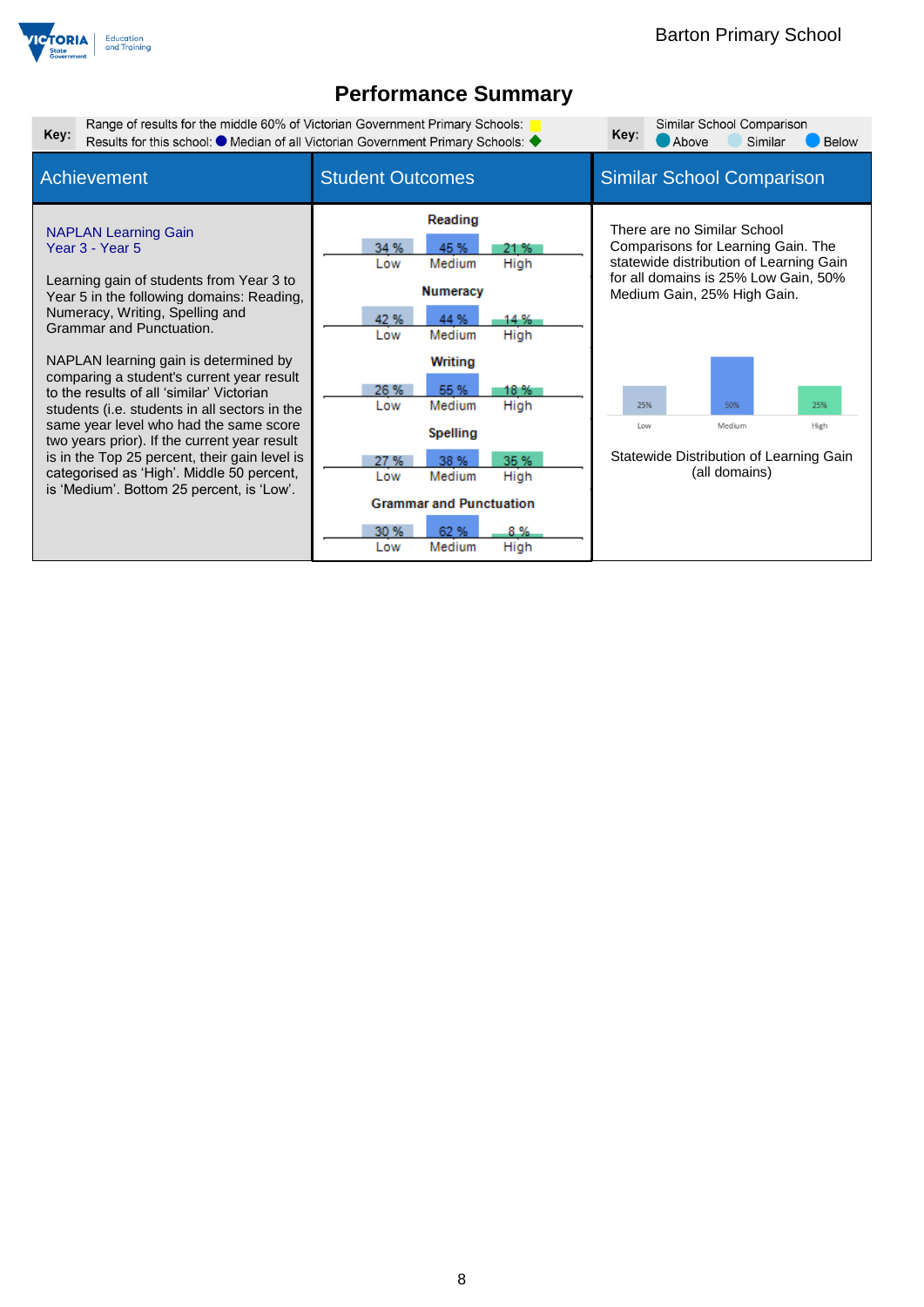

| Range of results for the middle 60% of Victorian Government Primary Schools:<br>Key:                                                                                                                                                                                                                                                                                                                                                                                                                                                                                                           | Results for this school: ● Median of all Victorian Government Primary Schools: ◆                                                                 | Similar School Comparison<br>Key:<br>Above<br>Similar<br><b>Below</b> |
|------------------------------------------------------------------------------------------------------------------------------------------------------------------------------------------------------------------------------------------------------------------------------------------------------------------------------------------------------------------------------------------------------------------------------------------------------------------------------------------------------------------------------------------------------------------------------------------------|--------------------------------------------------------------------------------------------------------------------------------------------------|-----------------------------------------------------------------------|
| Engagement                                                                                                                                                                                                                                                                                                                                                                                                                                                                                                                                                                                     | <b>Student Outcomes</b>                                                                                                                          | <b>Similar School Comparison</b>                                      |
| Average Number of Student Absence Days<br>Average days absent per full time<br>equivalent (FTE) student per year.<br>Common reasons for non-attendance<br>include illness and extended family<br>holidays.<br>Absence from school can impact on<br>students' learning<br><b>Similar School Comparison</b><br>A similar school comparison rating of<br>'Above' indicates this school records 'less'<br>absences than expected, relative to the<br>similar schools group with similar<br>characteristics. A rating of 'Below'<br>indicates this school records 'more'<br>absences than expected. | Results: 2019<br>50<br>Few absences <------> Many absences<br>Results: 2016 - 2019 (4-year average)<br>50<br>Few absences <------> Many absences | Above                                                                 |
| Average 2019 attendance rate by year<br>level:                                                                                                                                                                                                                                                                                                                                                                                                                                                                                                                                                 | Yr1<br>Yr2<br>Yr3<br>Yr <sub>5</sub><br>Yr <sub>6</sub><br>Prep<br>Yr4<br>93 %<br>93 %<br>91 % 91 %<br>92 %<br>92 %<br>92 %                      | Similar school comparison not<br>available                            |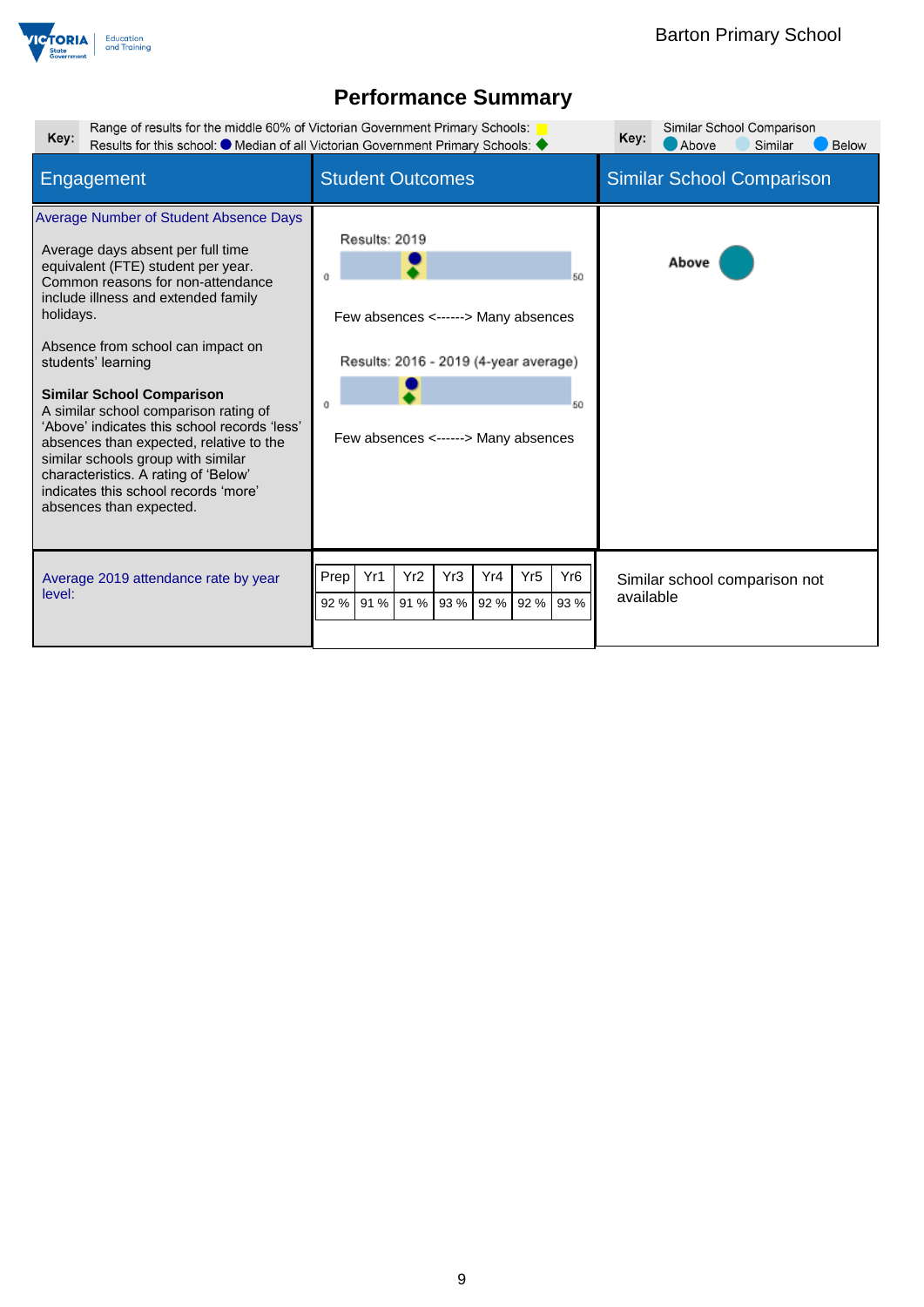

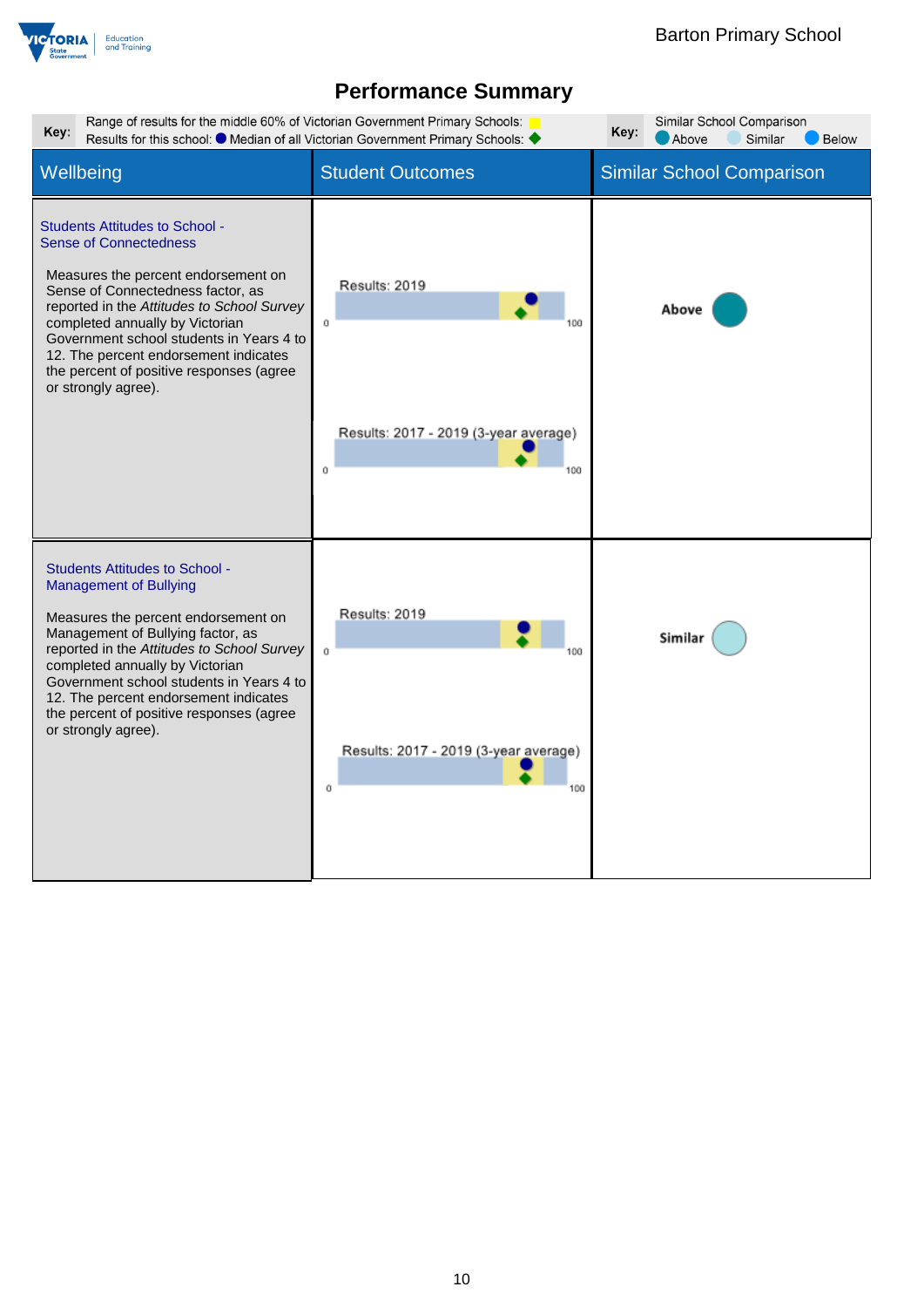

### **Financial Performance and Position**

*Commentary on the financial performance and position is included in the About Our School section at the start of this report*

| <b>Financial Performance - Operating Statement</b><br>Summary for the year ending 31 December, 2019 |               | Financial Position as at 31 December, 2019 |               |
|-----------------------------------------------------------------------------------------------------|---------------|--------------------------------------------|---------------|
| <b>Revenue</b>                                                                                      | <b>Actual</b> | <b>Funds Available</b>                     | <b>Actual</b> |
| <b>Student Resource Package</b>                                                                     | \$4,594,360   | <b>High Yield Investment Account</b>       | \$243,203     |
| <b>Government Provided DET Grants</b>                                                               | \$762,790     | <b>Official Account</b>                    | \$47,678      |
| Government Grants Commonwealth                                                                      | \$2,400       | <b>Other Accounts</b>                      | \$0           |
| <b>Revenue Other</b>                                                                                | \$16,367      | <b>Total Funds Available</b>               | \$290,882     |
| <b>Locally Raised Funds</b>                                                                         | \$197,726     |                                            |               |
| <b>Total Operating Revenue</b>                                                                      | \$5,573,643   |                                            |               |
| Equity <sup>1</sup>                                                                                 |               |                                            |               |
| Equity (Social Disadvantage)                                                                        | \$73,120      |                                            |               |
| <b>Equity Total</b>                                                                                 | \$73,120      |                                            |               |
| <b>Expenditure</b>                                                                                  |               | <b>Financial Commitments</b>               |               |
| Student Resource Package <sup>2</sup>                                                               | \$3,592,200   | <b>Operating Reserve</b>                   | \$141,498     |
| <b>Books &amp; Publications</b>                                                                     | \$45,558      | <b>Other Recurrent Expenditure</b>         | \$13,271      |
| <b>Communication Costs</b>                                                                          | \$5,416       | Funds Received in Advance                  | \$144,027     |
| Consumables                                                                                         | \$118,694     | <b>Total Financial Commitments</b>         | \$298,796     |
| Miscellaneous Expense <sup>3</sup>                                                                  | \$440,665     |                                            |               |
| <b>Professional Development</b>                                                                     | \$16,570      |                                            |               |
| <b>Property and Equipment Services</b>                                                              | \$132,686     |                                            |               |
| Trading & Fundraising                                                                               | \$13,398      |                                            |               |
| <b>Travel &amp; Subsistence</b>                                                                     | \$817         |                                            |               |
| <b>Utilities</b>                                                                                    | \$75,751      |                                            |               |
| <b>Total Operating Expenditure</b>                                                                  | \$4,441,753   |                                            |               |
| <b>Net Operating Surplus/-Deficit</b>                                                               | \$1,131,890   |                                            |               |
| <b>Asset Acquisitions</b>                                                                           | \$0           |                                            |               |

(1) The Equity funding reported above is a subset of overall revenue reported by the school

(2) Student Resource Package Expenditure figures are as of 26 February 2020 and are subject to change during the reconciliation process.

(3) Misc Expenses may include bank charges, health and personal development, administration charges, camp/excursion costs and taxation charges.

(4) Salaries and Allowances refers to school-level payroll.

*All funds received from the Department, or raised by the school, have been expended, or committed to subsequent years, to support the achievement of educational outcomes and other operational needs of the school, consistent with Department policies, School Council approvals and the intent/purposes for which funding was provided or raised.*